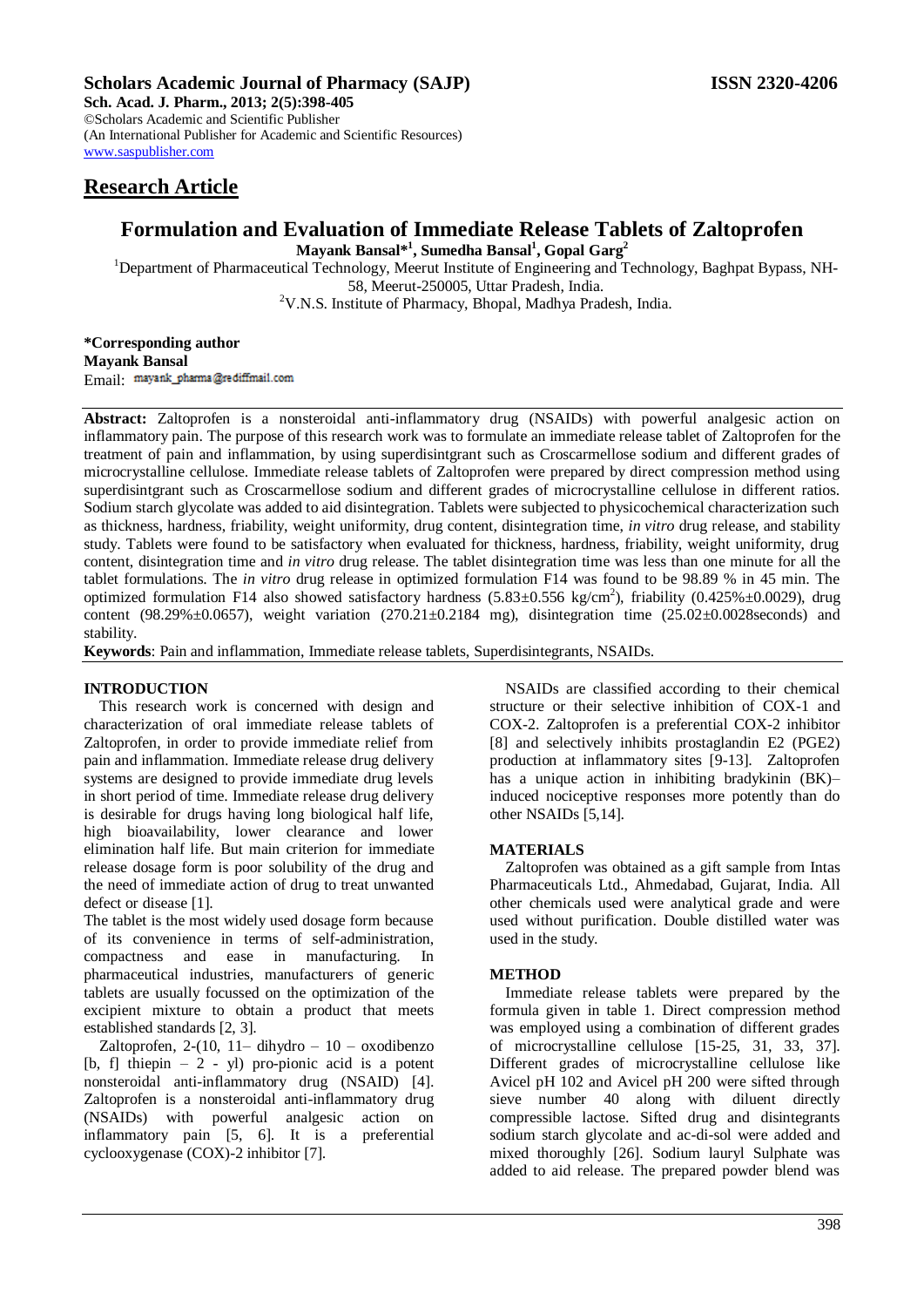evaluated for various parameters like bulk density, tapped density, angle of repose, compressibility index and Hausner's ratio [27, 28]. This blend was then compressed using a rotary compression machine (Cadmach, Ahmedabad, India) using magnesium stearate as lubricant and colloidal silicon dioxide as glidant.

## **EVALUATION OF POWDER BLEND Particle size distribution [**29, 30]

The measurement of particle size distribution was performed by sieving method using vibration sieve apparatus. A sieve stack with six sieves in aperture progression was loaded with powder on to the coarsest sieve of the assembled stack and nest is subjected to mechanical vibration. After 10 min, the particles are considered to be retained on the sieve mesh; then weighed the powder retained in the sieves and the respective parameters were calculated.

#### **Drug–Excipient Interaction Study [**30-33]

The drug, polymer and other formulation ingredients were characterized by IR spectroscopy using a FTIR 8400S (Shimadzu, Japan). The spectra were taken by KBr discs method in the range of 4700–400 cm–1.

## **Bulk density [**30-33]

It is a ratio of mass of powder to bulk volume. The bulk density depends on particle size distribution, shape and cohesiveness of particles. Accurately weighed quantity of powder was carefully poured in to graduated measuring cylinder through large funnel and volume was measured, which is called initial bulk volume. It is expressed in gm/ml and is given by the formula

> **Bulk density=M/Vo** Where,  $M =$  mass of the powder  $Vo = bulk$  volume of the powder

## **Tapped density** [30-33]

Ten gram of powder was introduced into a clean, dry 100 ml measuring cylinder. The cylinder was then tapped 100 times from a constant height and the tapped volume was read. It is expressed in gm/ml and is given by

## **Tapped density=M/Vt**

Where,  $M =$  mass of the powder  $Vt = final$  tapping volume of the powder

## **Angle of repose (**θ**)** [30-33]

It is defined as the maximum angle possible between the surface of the pile of the powder and the horizontal plane. Fixed funnel method was used. A funnel was fixed with its tip at a given height 'h, above a flat horizontal surface to which a graph paper was placed. Powder was carefully poured through a funnel till the apex of the conical pile just touches the tip of the funnel. The angle of repose was then calculated using following equation

## Angle of repose  $\emptyset$  = tan-1(h/r)

Where, h=height of the pile r=radius of the pile

#### **Compressibilty index (Carr's index)** [30-33]

Compressibility index is used as an important parameter to determine the flow behaviour of the powder. It is indirectly related to the relative flow property rate, cohesiveness and particle size. It is simple, fast and popular method for predicting flow characteristics. Carr's index can be represented by

Equation<br>Carr's index (%)= $\frac{\text{Tapped density-Bulk density}}{\text{Tapped density}} \times 100$ 

#### **Hausner's ratio** [30-33]

Hausner's ratio is used to predict the flowability of the powders. This method is similar to compressibility index. Hausner's ratio can be represented by Equation<br>
Tapped Density

Hausner's Ratio = **Bulk Density** 

## **EVALUATION OF TABLETS** [34-36]

All the tablets were evaluated for different parameters as thickness, hardness, friability, uniformity of weight, disintegration time, drug content and *in vitro* dissolution study.

## **Dimensional Analysis**

The thickness and diameter of tablets was determined using vernier caliper. Twenty tablets from each batch were used and average values were calculated.

#### **Hardness**

The Monsanto hardness tester was used to determine the tablet hardness. The tablet was held between affixed and moving jaw. Scale was adjusted to zero; load was gradually increased until the tablet fractured. The value of the load at that point gives a measure of the hardness of the tablet. It is expressed in  $\text{kg/cm}^2$ . For each formulation, the hardness of six tablets was determined and average value was calculated.

#### **Weight variation**

Randomly selected twenty tablets were weighed individually and together in a single pan balance. The average weight was noted and standard deviation calculated. The tablets pass the test if not more than two tablets fall outside the percentage limit and none of the tablet differs by more than double percentage limit. IP limit for weight variation in case of tablets weighting up to 120 mg is  $\pm$  10%, 120 mg to 300 mg is  $\pm$  7.5% and more than 300 mg is  $\pm$  5%.

 $\mathbf{PD} = [(\mathbf{W}_{\mathbf{avg}} - \mathbf{W}_{\text{initial}}) / (\mathbf{W}_{\mathbf{avg}})] \times 100$ Where,  $PD = Percentage deviation$ ,  $W_{\text{avg}} =$  Average weight of tablet,  $W_{initial} =$  Individual weight of tablet.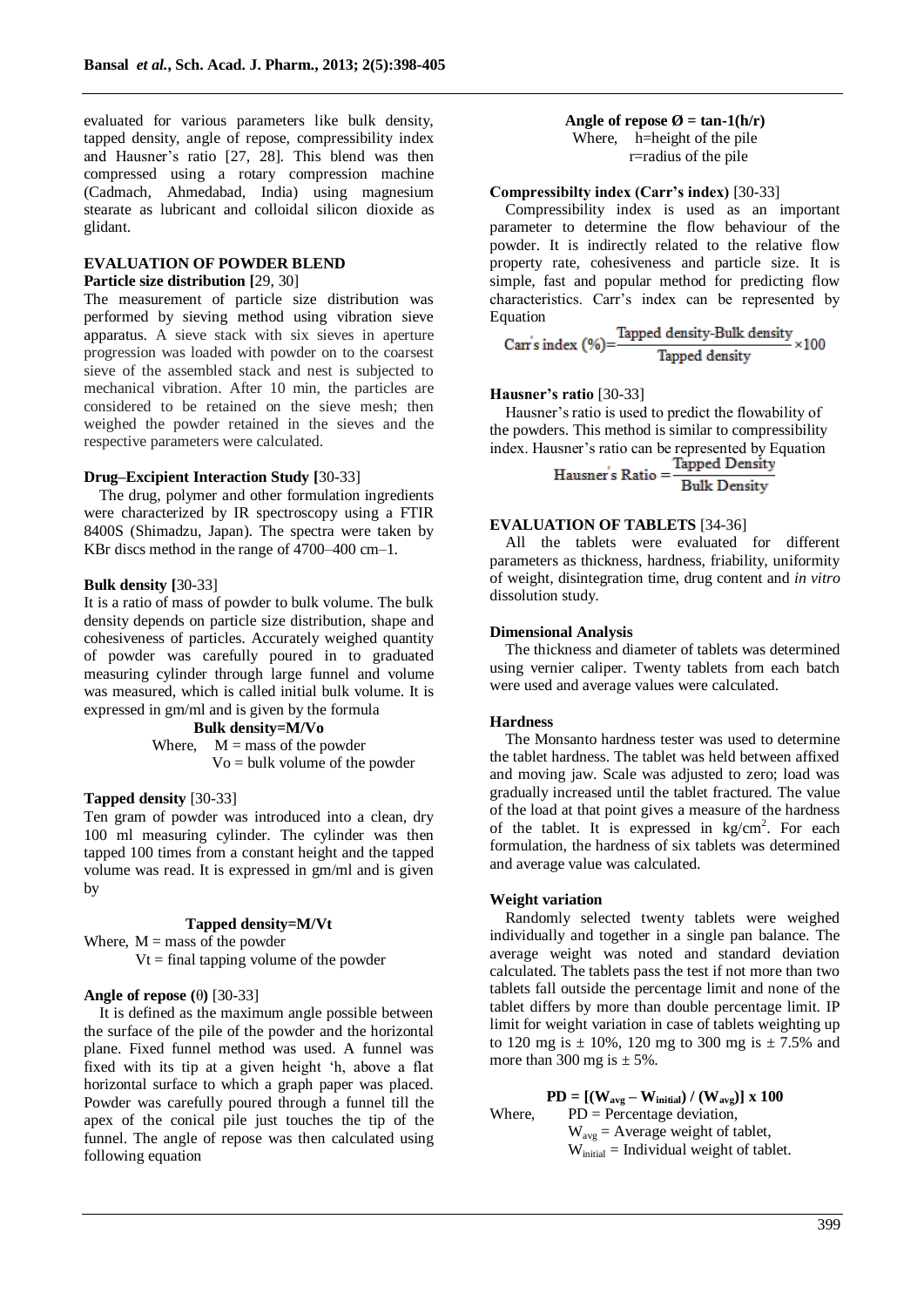#### **Drug content**

Tablets were crushed and the powder equivalent to 100mg of drug were accurately weighed and transferred to 50ml volumetric flask. To this flask, sufficient amount of distilled water was added to dissolve the tablets completely. Then, the volume of flask was made up to the mark with same solvent. From this solution, 1ml of the sample was pipetted out and transferred to 10 ml volumetric flask. The volume in the second flask was made up to the mark with distilled water. From this 0.6ml, 0.8ml, and 1ml samples were withdrawn and volume was made up to 10ml to maintain concentration within the beer's range. This final diluted solution was estimated UV spectrophotometrically at 340 nm.

#### **Friability**

Twenty tablets samples were weighed accurately and placed in friabilator (Roche friabilator). After the given specification (4 min at 25 rpm), loose dust was removed from the tablets. Finally tablets were weighed. The loss in weight indicates the ability of the tablets to withstand this type of wear. The % friability was then calculated by

$$
= \left[ \left( W_{avg} - W_{initial} \right) / \left( W_{avg} \right) \right] \times 100
$$

## **Disintegration test**

Disintegration is evaluated to ensure that the drug substance is fully available for dissolution and absorption from the gastrointestinal tract. Disintegration test was carried out using tablet disintegration test apparatus (Electrolab, India) using distilled water without disk at room temperature  $(37\pm2\degree C)$ .

#### *In-vitro* **drug release**

*In vitro* dissolution studies for all the tablets were carried out using USP type II Dissolution apparatus (Electrolab, Mumbai, India). The dissolution medium used was 900 ml, mixture of phosphate buffer solution pH 6.8 and water (1:1) used as dissolution medium. The tablets containing 80 mg of zaltoprofen were weighed and then introduced into the dissolution medium. 1 ml aliquots were withdrawn at every 1 hour and replaced by 1 ml of fresh dissolution media (37ºC). The medium was stirred at 50 rpm using paddle at  $37\pm0.5^{\circ}$ C. The samples were collected, filtered through Whatman filter paper (0.45um) and analyzed after suitable dilution (if required) at 340 nm using UV‐visible spectrophotometer against phosphate buffer (pH 6.8) as blank.

#### **Stability studies**

The stability studies were conducted by storing the optimized formulation tablets at  $40 \pm 2^{\circ}C/75 \pm 5\%$  RH in stability chamber for 45 days. The samples were withdrawn after 45 days and analyzed for various physical tests and drug release study.

## **RESULTS AND DISSCUSION**

Immediate release tablet of Zaltoprofen were successfully prepared by direct compression method using superdisintgrant like croscarmellose soudium and varying the grades of microcrystalline cellulose, as per formulation table (Table no. 1).

| rabic re-childrations of miniculate iterative rabice of <i>E</i> latoproten |     |                |     |                |    |                |     |    |     |            |      |            |            |                 |            |
|-----------------------------------------------------------------------------|-----|----------------|-----|----------------|----|----------------|-----|----|-----|------------|------|------------|------------|-----------------|------------|
| <b>Ingredients</b>                                                          | F1  | F <sub>2</sub> | F3  | F <sub>4</sub> | F5 | F <sub>6</sub> | F7  | F8 | F9  | <b>F10</b> | F11  | <b>F12</b> | <b>F13</b> | F <sub>14</sub> | <b>F15</b> |
| Zaltoprofen                                                                 | 80  | 80             | 80  | 80             | 80 | 80             | 80  | 80 | 80  | 80         | 80   | 80         | 80         | 80              | 80         |
| Directly Compressible<br>Lactose                                            | 160 | 100            | 100 | 100            | 80 | $\equiv$       |     |    |     |            |      |            |            |                 |            |
| Microcrystalline cellulose<br>(Avicel pH 102)                               |     |                | 60  | 30             | 40 | $\equiv$       | 160 | 80 | 100 | 97.3       | 94.6 | 60         | 60         | 60              | 60         |
| Microcrystalline cellulose<br>(Avicel pH 200)                               |     | 60             |     | 30             | 40 | 160            | ۰   | 80 | 60  | 60         | 60   | 100        | 97.3       | 94.6            | 91.9       |
| $Ac - di - sol$<br>(Crosscarmellose Sodium)                                 | 15  | 15             | 15  | 15             | 15 | 15             | 15  | 15 | 15  | 15         | 15   | 15         | 15         | 15              | 15         |
| Sodium starch glycolate                                                     | 6   | 6              | 6   | 6              | 6  | 6              | 6   | 6  | 6   | 6          | 6    | 6          | 6          | 6               | 6          |
| Colloidal silicon dioxide<br>(Aerosil 200)                                  | 6   | 6              | 6   | 6              | 6  | 6              | 6   | 6  | 6   | 6          | 6    | 6          | 6          | 6               | 6          |
| <b>Magnesium Stearate</b>                                                   | 3   | 3              | 3   | 3              | 3  | 3              | 3   | 3  | 3   | 3          | 3    | 3          | 3          | 3               | 3          |
| Sodium Lauryl Sulphate                                                      |     |                |     | ۰              |    |                |     |    | ٠   | 2.7        | 5.4  | ٠          | 2.7        | 5.4             | 8.1        |

## **Table 1: Formulations of Immediate Release Tablet of Zaltoprofen**

## **Compatibility study**

The FTIR spectral analysis showed that there was no change in any characteristic peaks of pure drug and excipients, which confirmed the absence of chemical interaction between drug and excipients. The FTIR spectra of pure drug and drug with excipients are given in Figure 1 and 2 respectively.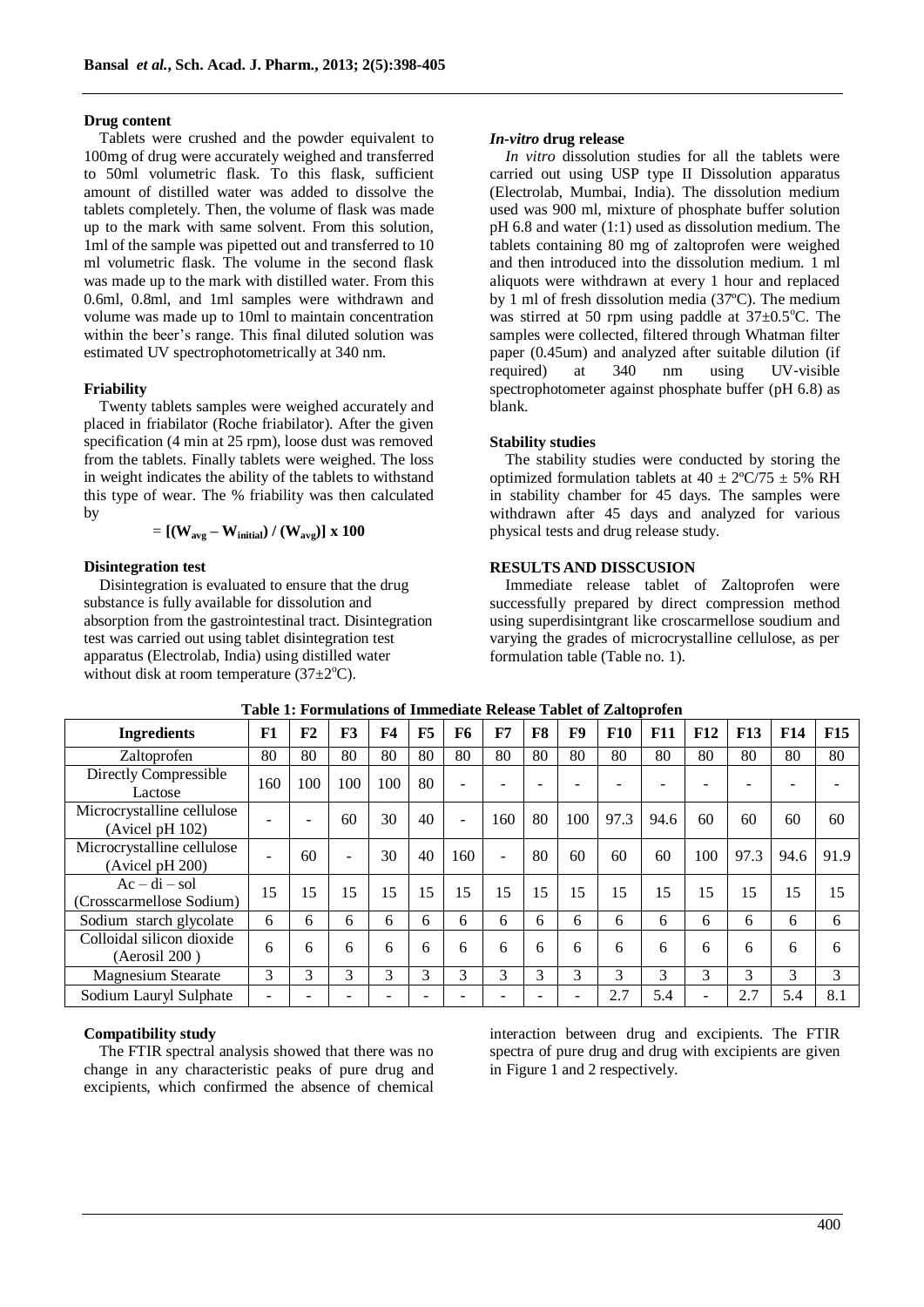

**Fig. 1: FTIR spectra of Zaltoprofen**



**Fig. 2: FTIR spectra of Zaltoprofen with excipients** 

## **Mass -volume relationship**

The characterizations of different formulation were done for determination of mass‐volume relationship

parameters. The evaluated parameters are bulk density, tapped density, compressibility index, and angle of repose, Carr's index shown in table 2.

| <b>Table 2: Evaluation of FTE Compressed Fowder Diellu</b> |                                |                                  |                               |                                                  |                           |  |  |  |  |  |  |  |
|------------------------------------------------------------|--------------------------------|----------------------------------|-------------------------------|--------------------------------------------------|---------------------------|--|--|--|--|--|--|--|
| <b>Formulation</b><br>Code                                 | <b>Bulk Density</b><br>(gm/ml) | <b>Tapped Density</b><br>(gm/ml) | Angle of<br>Repose $(\theta)$ | Carr's<br><b>Compressibility</b><br><b>Index</b> | Hausner's<br><b>Ratio</b> |  |  |  |  |  |  |  |
| F1                                                         | $0.3525 \pm 0.0019$            | $0.4840\pm0.0043$                | $30.763 \pm 0.324$            | $27.16 \pm 1.0438$                               | $1.3731 \pm 0.0196$       |  |  |  |  |  |  |  |
| F <sub>2</sub>                                             | $0.3279 \pm 0.0008$            | $0.4709 + 0.0048$                | $30.631 \pm 0.213$            | $20.80 \pm 0.6574$                               | $1.2628 \pm 0.0105$       |  |  |  |  |  |  |  |
| F <sub>3</sub>                                             | $0.4355+0.0025$                | $0.5782+0.0032$                  | $27.413 \pm 0.330$            | $24.67+0.7104$                                   | $1.3277 \pm 0.0125$       |  |  |  |  |  |  |  |
| F4                                                         | $0.3661 \pm 0.0044$            | $0.4805 \pm 0.0041$              | $27.748 \pm 0.301$            | $23.81 \pm 0.7456$                               | $1.3126 \pm 0.0128$       |  |  |  |  |  |  |  |
| F5                                                         | $0.3852 \pm 0.0026$            | $0.4991 + 0.0042$                | $29.654 \pm 0.436$            | $22.82 \pm 0.6827$                               | $1.2956 \pm 0.0114$       |  |  |  |  |  |  |  |
| F6                                                         | $0.5039 \pm 0.0076$            | $0.6380\pm0.0146$                | $28.763 \pm 0.765$            | $21.01 \pm 0.2798$                               | $1.2660\pm0.0045$         |  |  |  |  |  |  |  |
| F7                                                         | $0.4923+0.0070$                | $0.6052 \pm 0.0013$              | $26.463\pm0.358$              | $18.63 \pm 1.0889$                               | $1.2292 \pm 0.0165$       |  |  |  |  |  |  |  |
| F8                                                         | $0.5104 \pm 0.0069$            | $0.6152\pm0.0121$                | $26.763 \pm 0.314$            | $17.01 \pm 0.8365$                               | $1.2051 \pm 0.0122$       |  |  |  |  |  |  |  |
| F9                                                         | $0.5159+0.0114$                | $0.6772 \pm 0.0053$              | $24.514 \pm 0.336$            | $23.80 \pm 1.6335$                               | $1.3128 \pm 0.0284$       |  |  |  |  |  |  |  |
| F10                                                        | $0.5116 \pm 0.0087$            | $0.6207\pm0.0069$                | $23.214 \pm 0.201$            | $17.57 \pm 1.7219$                               | $1.2136 \pm 0.0251$       |  |  |  |  |  |  |  |
| F11                                                        | $0.5040\pm0.0073$              | $0.6068 \pm 0.0073$              | $22.985 \pm 0.504$            | $16.95 \pm 0.8713$                               | $1.2041 \pm 0.0126$       |  |  |  |  |  |  |  |
| F12                                                        | $0.4897 \pm 0.0065$            | $0.5892 \pm 0.0024$              | $22.645\pm0.225$              | $16.88 \pm 1.3210$                               | $1.2033 \pm 0.0189$       |  |  |  |  |  |  |  |
| F13                                                        | $0.4874 \pm 0.0044$            | $0.5686 \pm 0.0075$              | $22.632 \pm 0.702$            | 14.28±0.5358                                     | $1.1667 \pm 0.0072$       |  |  |  |  |  |  |  |
| F14                                                        | $0.4849 \pm 0.0057$            | $0.5694 \pm 0.0019$              | 22.225±0.452                  | 14.82±1.2643                                     | $1.1742 \pm 0.0017$       |  |  |  |  |  |  |  |
| F15                                                        | $0.4940\pm0.0068$              | $0.5856 \pm 0.0084$              | $22.314 \pm 0.235$            | $15.62 \pm 1.5644$                               | $1.1854 \pm 0.0217$       |  |  |  |  |  |  |  |

**Table 2: Evaluation of Pre compressed Powder Blend**

All values are presented as Mean ±S.D.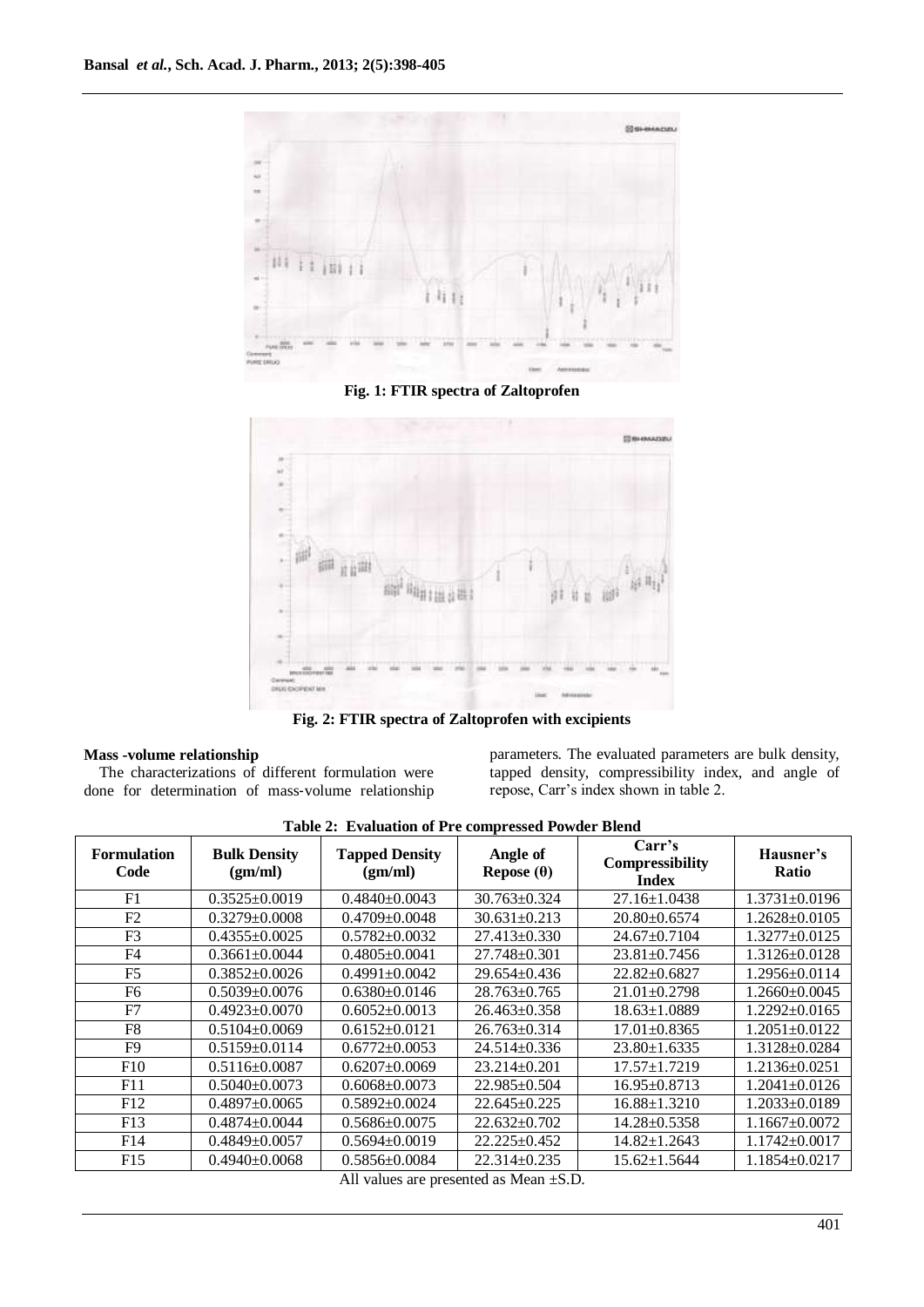#### **Flow properties**

The bulk density of the powder was in the range of 0.33‐to 0.52gm/ml; the tapped density was in the range of 0.47 to 0.67gm/ml, which indicates that the powder was not bulky. The angle of repose of the formulations with lactose in larger quantity was in the range of  $26^{\circ}$  to 30º, which on increasing the quantity of microcrystalline cellulose decreased to the range of 22º to 24º which indicated good flow of the powder. The Carr's index was found to be in the range of 17 to 23 with the formulations containing lactose indicating poor compressibility of the tablet blend. This compressibility index decreased to the range of 14 to 16 on increasing the quantity of microcrystalline cellulose and eliminating lactose which improved the compressibility pattern.

#### **Weight variation**

The weight variation was prominent in the formulations with more lactose because of poor flow properties of the powder mixture. It ranged from 268 mg to 271 mg with very high values of standard deviation. On increasing microcrystalline cellulose the weight variation was significantly reduced. The results are shown in table no. 3. All formulations pass the weight variation test.

**Table 3: Evaluation of Immediate Release Tablets of Zaltoprofen**

| <b>Formulation</b><br>Code | <b>Hardness</b><br>$\frac{\text{kg/cm}^2}{\text{m}^2}$ | Friability<br>$\frac{9}{6}$ | Weight<br><b>Variation</b><br>(mg) | <b>Content</b><br>uniformity<br>$\frac{6}{6}$ | <b>Thickness</b><br>(cm) | <b>Disintegration</b><br>time<br>(sec) |
|----------------------------|--------------------------------------------------------|-----------------------------|------------------------------------|-----------------------------------------------|--------------------------|----------------------------------------|
| F1                         | $5.31 \pm 0.1495$                                      | $0.463 \pm 0.1900$          | $271.43 \pm 3.0130$                | $98.06 \pm 0.1002$                            | $4.88 \pm 0.0251$        | $30.58 \pm 1.932$                      |
| F2                         | $5.53 \pm 0.2666$                                      | $0.431 \pm 0.0056$          | $268.97 \pm 1.8593$                | $97.21 \pm 0.0003$                            | $4.21 \pm 0.0051$        | $29.10 \pm .0485$                      |
| F <sub>3</sub>             | $5.40 \pm 0.1557$                                      | $0.470 \pm 0.0127$          | $270.36 \pm 1.3376$                | $98.23 \pm 0.1020$                            | $4.62 \pm 0.0003$        | $27.08 \pm 0.023$                      |
| F <sub>4</sub>             | $6.00 \pm 0.1026$                                      | $0.476 \pm 0.0085$          | $270.15 \pm 0.7823$                | $98.41 \pm 0.1142$                            | $4.56 \pm 0.0506$        | $29.23 \pm 0.0569$                     |
| F <sub>5</sub>             | $5.46 \pm 0.6784$                                      | $0.521 \pm 0.0210$          | $270.30\pm0.8602$                  | $99.03 \pm 0.0305$                            | $4.33 \pm 0.0761$        | $27.00 \pm 0.0147$                     |
| F6                         | $5.44 \pm 0.5148$                                      | $0.445 \pm 0.0061$          | $270.39 \pm 1.3497$                | $100.23 \pm 0.0142$                           | $4.81 \pm 0.0032$        | $28.61 \pm 0.0025$                     |
| F7                         | $5.63 \pm 0.6513$                                      | $0.504 + 0.0146$            | $269.95\pm0.3993$                  | $98.54 \pm 0.0651$                            | $4.44 \pm 0.0062$        | $26.21 \pm 0.0124$                     |
| F8                         | $6.01 \pm 0.1159$                                      | $0.698 \pm 0.5421$          | $270.90\pm0.4420$                  | $99.63 \pm 0.5241$                            | $4.58 \pm 0.0910$        | $27.36 \pm 0.0005$                     |
| F9                         | $5.69 \pm 0.1400$                                      | $0.679 \pm 0.3451$          | $270.43\pm0.9639$                  | $98.61 \pm 0.2142$                            | $4.31 \pm 0.1001$        | $25.09 + 0.0054$                       |
| F10                        | $6.07 \pm 0.0602$                                      | $0.580 \pm 0.0053$          | $270.59 \pm 0.2523$                | $97.65 \pm 0.0806$                            | $4.25 \pm 0.0147$        | $25.87 \pm 0.00$                       |
| F11                        | $6.03 \pm 0.0680$                                      | $0.395 \pm 0.0315$          | 270.88±0.3798                      | 99.37±0.0547                                  | $4.61 \pm 0.0037$        | $26.32 \pm 0.0052$                     |
| F12                        | $5.81 \pm 0.1692$                                      | $0.401 + 0.0148$            | $270.41 \pm 0.3255$                | $98.72 \pm 0.0191$                            | $4.65 \pm 0.0154$        | $27.43 \pm 0.0036$                     |
| F13                        | $6.17 \pm 0.5656$                                      | $0.391 \pm 0.0159$          | $270.93 \pm 0.2957$                | $99.23 \pm 0.0140$                            | $4.70 \pm 0.0091$        | $25.31 \pm 0.0001$                     |
| F14                        | $5.83 \pm 0.556$                                       | $0.425 \pm 0.0029$          | $270.21 \pm 0.2184$                | $98.29 \pm 0.0657$                            | $4.62 \pm 0.0156$        | $25.02 \pm 0.0028$                     |
| F15                        | $5.68 \pm 0.1184$                                      | $0.437 \pm 0.0058$          | $270.53 \pm 0.2332$                | $97.88 \pm 0.0082$                            | $4.52 \pm 0.0213$        | $25.64 \pm 0.0062$                     |

All values are presented as Mean ±S.D.

## **Tablet Thickness**

Thickness of the formulations varied from 4.21±0.0051 to 4.88±0.0251mm.

#### **Hardness**

The hardness was uniformly maintained and it was found to be within  $5.31 \pm 0.1495$  to  $6.17 \pm 0.5656$  kg/cm<sup>2</sup>.

#### **Friability**

The values of friability were within the limits except the formulations F8 and F9 where high friability was noted. These high values may be due to the change in the grade of microcrystalline cellulose.

#### **Disintegration test**

Tablets from each batch show immediate disintegration. Disintegration time varied between 25 to 30 seconds. This rapid disintegration is due to the rapid uptake of water from the medium, swelling and burst effect of Crosscarmellose sodium.

#### **Percentage drug content**

The percentage drug content of tablets of all batches was found to be 97.21 % to 100.23%, which was within the acceptable limits.

#### **Drug release**

Comparative cumulative percentage drug release data of all formulations are given in table no. 4. Dissolution profiles of formulations F1 to F8 and F9 to F15 are shown in Figure 3 and 4 respectively**.** Drug release for different batches was found to be 82.75 to 98.89 within 45 minute. The maximum drug release was observed in F14 among all formulations in 45 minute.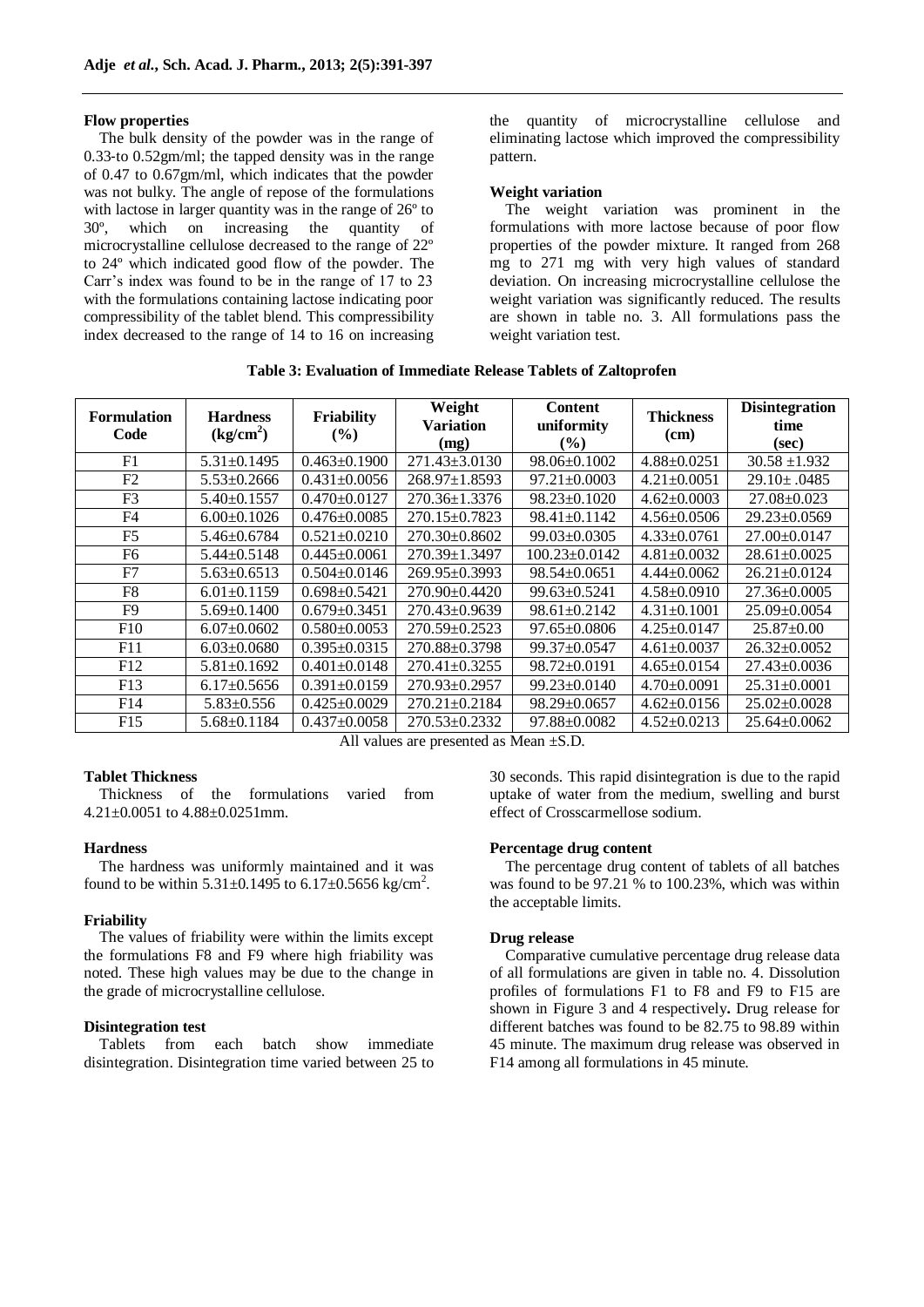| <b>Time</b><br>(min) | F1       | ${\bf F2}$ | F3       | F4           | F5       | F6       | F7       | F8       | F9       | <b>F10</b> | <b>F11</b>     | <b>F12</b> | <b>F13</b> | <b>F14</b>     | <b>F15</b>       |
|----------------------|----------|------------|----------|--------------|----------|----------|----------|----------|----------|------------|----------------|------------|------------|----------------|------------------|
| $\mathbf{0}$         | $\Omega$ | $\Omega$   | $\Omega$ | $\mathbf{0}$ | $\Omega$ | $\theta$ | $\theta$ | $\Omega$ | $\Omega$ | $\Omega$   | $\overline{0}$ | $\Omega$   | $\Omega$   | $\overline{0}$ | $\boldsymbol{0}$ |
| 10                   | 62.      | 65.2       | 64.5     | 66.2         | 60.2     | 66.0     | 67.1     | 61.1     | 54.6     | 62.0       | 66.3           | 59.3       | 60.2       | 68.9           | 69.6             |
|                      | 32       | 6          | 9        | 8            |          |          | 2        | 2        | 9        | 6          | 4              |            | 3          | 9              | 3                |
| 15                   | 68.      | 69.9       | 68.1     | 69.9         | 64.2     | 67.8     | 69.6     | 63.2     | 56.8     | 64.2       | 70.2           | 61.7       | 62.2       | 72.3           | 73.2             |
|                      | 22       | 8          | 2        | 5            |          | 8        | 6        | 1        | 2        | 7          |                | 2          | 3          |                | 3                |
| 20                   | 72.      | 74.2       | 75.0     | 76.2         | 69.8     | 75.9     | 74.6     | 68.9     | 62.4     | 69.2       | 74.9           | 64.2       | 65.7       | 74.6           | 75.0             |
|                      | 54       | 3          |          | 2            | 8        | 8        | 8        | 2        | 8        | 4          | 6              | 7          | 8          | 5              |                  |
| 25                   | 75.      | 76.2       | 78.2     | 80.3         | 71.7     | 80.0     | 81.2     | 72.2     | 65.0     | 72.6       | 81.1           | 67.6       | 70.2       | 79.6           | 79.9             |
|                      | 96       | 2          |          | 3            | 5        |          | 5        |          | 3        | 8          | 2              | 5          | 5          | 5              | $\Omega$         |
| 30                   | 77.      | 79.2       | 80.2     | 81.2         | 75.7     | 83.2     | 85.6     | 74.2     | 68.0     | 79.0       | 84.5           | 73.8       | 76.6       | 85.6           | 86.6             |
|                      | 53       | 4          | 4        | 3            | 3        |          | 4        | 5        |          | 3          | 2              | 6          | 5          | 2              | 5                |
| 35                   | 81.      | 81.7       | 82.2     | 83.3         | 78.5     | 85.5     | 87.0     | 79.3     | 75.3     | 80.5       | 86.6           | 77.7       | 79.6       | 88.9           | 88.6             |
|                      | 24       | 5          | 2        | 8            | 3        | 5        |          | 1        | 4        | 5          | $\theta$       | 9          | 4          | 8              | 5                |
| 40                   | 87.      | 86.2       | 86.9     | 85.9         | 83.5     | 89.6     | 90.2     | 82.3     | 78.2     | 81.7       | 89.9           | 81.2       | 85.6       | 94.5           | 95.0             |
|                      | 03       | 5          | 8        | 5            | 5        | 2        | 7        | 1        | 3        | 9          | 8              | 3          | 3          | 6              | 1                |
| 45                   | 92.      | 90.2       | 93.5     | 90.5         | 86.7     | 93.5     | 93.2     | 85.5     | 85.2     | 82.7       | 95.6           | 86.5       | 88.9       | 98.8           | 98.6             |
|                      | 12       | 3          | 4        | 5            | 4        | 7        | 2        | 1        | 4        | 5          | 6              |            | 5          | 9              | 5                |

**Table 4: Comparative % drug release profiles of formulation (F1-F15)**



**Fig. 3: Dissolution profiles of formulations F1 to F8 Fig. 4: Dissolution profiles of formulations F9 to F15**

## **CONCLUSION**

All formulations were found to be satisfactory when evaluated for thickness, weight uniformity, hardness, friability, drug content uniformity, disintegration time and *in-vitro* drug release. The tablet disintegration time was less than one minute for all the tablet formulations. The *in vitro* drug release in optimized formulation F14 was found to be 98.89 % in 45 min. The optimized formulation F14 also showed satisfactory hardness  $(5.83 \pm 0.556 \text{ kg/cm}^2)$ , friability  $(0.425\% \pm 0.0029)$ , drug content  $(98.29\% \pm 0.0657)$ , weight variation  $(270.21\pm0.2184$  mg), disintegration time  $(25.02\pm0.0028$ seconds) and stability.

## **REFERENCES**

1. Patel HP, Patel JK, Patel RR; Formulation Development & Optimization of Multiple Unit Particles System (mups) Containing Ramipril



and Hydrochlorothiazide. International Journal of Pharmaceutical Sciences, 2010; 2(1): 448- 456.

- 2. Gabrielsson J, Lindberg NO, and Lundstedt T; Multivariate Methods in Pharmaceutical Applications. J. Chemom., 2002; 16: 141-160.
- 3. Campisi B, Chicco D,Vojnovic D, Phan-Tanluu R; Experimental Design for a Pharmaceutical Formulation: Optimization and Robustness. J.Pharm. Biomed. Anal., 1998; 18: 57-65.
- 4. Ito A, Mori Y; Effect of a Novel Antiinflammatory Drug, 2-(10, 11-dihydro-10-oxodibenzo[b,f]- thiepin-2-yl)propionic acid (CN-100), on the Proteoglycan Biosynthesis in Articular Chondrocytes and Prostaglandin E2 Production in Synovial Fibroblasts. Res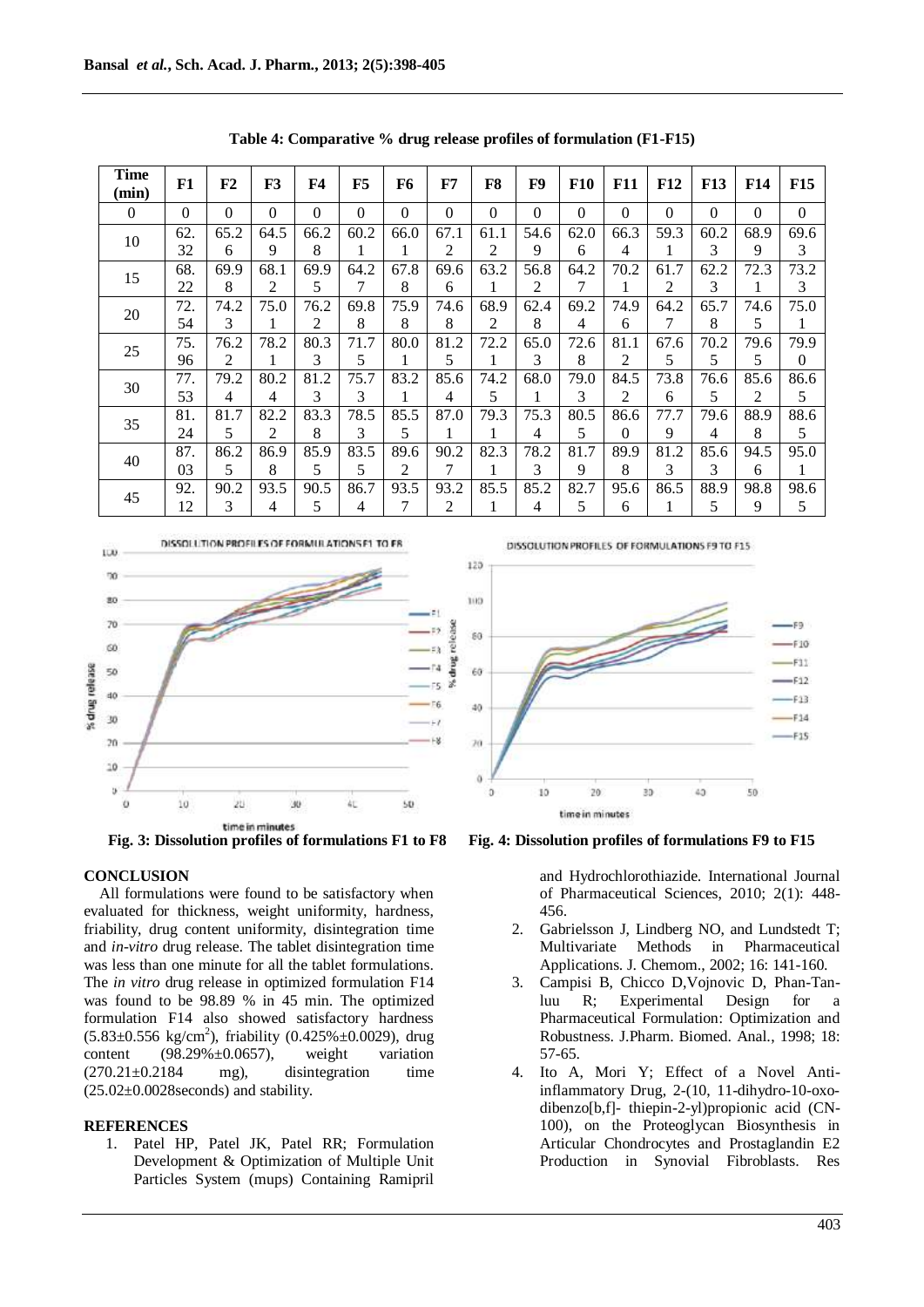Commun Chem Pathol Pharmacol., 1990; 70: 131-142.

- 5. Kameyama T, Nabeshima T, Yamada S, Sato M; Analgesic and Antiinflammatory Effects of 2-(10,11-dihydro-10-oxo-dibenzo [b,f]thiepin-2-yl)propionic acid in Rat and Mouse. Arzneimittelforschung., 1987; 37: 19–26.
- 6. Tsurumi K, Kyuki K, Niwa M, Kokuba S, Fujimura H; Pharmacological investigations of the New Antiinflammatory Agent 2-(10,11 dihydro-10-oxodibenzo[b,f] thiepin-2-yl) propionic acid.1st Communication: Inhibitory Effects of Rat Paw Edema. Arzneimittelforschung., 1986; 36: 1796–1800.
- 7. Hirate K, Uchida A, Ogawa Y, Arai T, Yoda K, Zaltoprofen A; Non-Steroidal Anti Inflammatory Drug, Inhibits Bradykinin-Induced Pain Responses Without Blocking Bradykinin Receptors. Neurosci Res., 2006; 54: 288-294.
- 8. Kawai S, Nishida S, Kato M, Furumaya Y, Okamoto R, Koshino T, Mizushima Y; Comparison of Cyclooxygenase-1 and -2 Inhibitory Activities of Various Nonsteroidal Anti-inflammatory Drugs using Human Platelets and Synovial Cells. Eur J Pharmacol., 1998; 347: 87–94.
- 9. Beiche F, Scheuerer S, Brune K, Geisslinger G, Goppelt-Struebe M; Up-Regulation of Cyclooxygenase-2 mRNA in the Rat Spinal Cord Following Peripheral Inflammation. FEBS Lett., 1996; 390: 165–169.
- 10. Yang LC, Marsala M, Yaksh TL; Characterization of Time Course of Spinal Amino Acids, Citrulline and PGE2 Release after Carrageenan/Kaolin-Induced Knee Joint Inflammation: A Chronic Microdialysis Study. Pain, 1996; 67: 345–354.
- 11. Uda R, Horiguchi S, Ito S, Hyodo M, Hayaishi O. Nociceptive Effects Induced by Intrathecal Administration of Prostaglandin D2, E2, or F2 Alpha to Conscious Mice. Brain Res., 1990; 510: 26–32.
- 12. Malmberg AB, Yaksh TL; Antinociceptive Actions of Spinal Nonsteroidal Anti-Inflammatory Agents on the Formalin Test in the Rat. J Pharmacol Exp Ther., 1992; 263: 136–146.
- 13. Chapman V, Dickenson AH; The Spinal and Peripheral Roles of Bradykinin and Prostaglandins in Nociceptive Processing in the Rat. Eur J Pharmacol., 1992; 219: 427–33.
- 14. Matsumoto M, Inoue M, Ueda H; NSAID Zaltoprofen Possesses Novel Anti-Nociceptive m Mechanism through Blockage of B2-type Bradykinin Receptor in Nerve Endings. Neurosci Lett., 2006; 397: 249–253.
- 15. Lahdenpaa E, Niskanen M, Yliruusi J; Crushing Strength, Disintegration Time, and Weight Variation of Tablets Compressed from

Three Avicel PH Grades and Their Mixtures. Eur. J. Pharm. Biopharm., 1997; 43: 315–322.

- 16. Li JZ, Rekhi GS, Augsburger LL, Shangraw RF; The Role of Intra- and Extragranular Microcrystalline Cellulose in Tablet Dissolution. Pharm. Dev. Tech., 1996; 1 (4): 343–355.
- 17. Sun C, Grant DJW; Effect of Initial Particle Size on the Tableting Properties of L-Lysine Monohydrochloride Dihydrate Powder. Int. J. Pharm., 2001; 215: 221–228.
- 18. Tsai T, Wu JS, Ho HO, Sheu MT; Modification of Physical Characteristics of Microcrystalline Cellulose by Codrying with b-Cyclodextrins, J. Pharm. Sci., 1998; (1): 117–122.
- 19. Obae K, Iijima H, Imada K; Morphological Effect of Microcrystalline Cellulose Particles on Tablet Tensile Strength. Int. J. Pharm., 1999; 182: 155–164.
- 20. Hwang R, Peck GR; Systematic Evaluation of the Compression and Tablet Characteristics of Various Types of Microcrystalline Cellulose, Pharm. Technol., 2001; 25(3): 112–132.
- 21. Heng PWS, Koo OMY; A Study of the Effect of the Physical Characteristics of Microcrystalline Cellulose on Performance in Extrusion Spheronization. Pharm. Res., 2001; 18(4): 480–487.
- 22. Edge S, Steele DF, Tobyn MJ, Staniforth JN, Chen A; Directional Bonding in Compacted Microcrystalline Cellulose. Drug. Dev. Ind. Pharm., 2001; 27 (7): 613–621.
- 23. Amidon GE, Houghton ME; Effect of Moisture on the Mechanical and Powder-Flow Properties of Microcrystalline Cellulose. Pharm. Res., 1995; 12(6): 923–929.
- 24. Patel NK, Upadhyay AH, Bergum JS, Reier GE; An Evaluation of Microcrystalline Cellulose and Lactose Excipients Using an Instrumented Single-Station Tablet Press. Int. J. Pharm., 1994; 110: 203–210.
- 25. Sixsmith D; Effect of Compression on Some Physical Properties of Microcrystalline Cellulose Powders. J. Pharm. Pharmac., 1977; 29(1): 33–36.
- 26. Jani GK, Goswami JM, Prajapati VD; Studies on Formulation and Evaluation of New Superdisintegrants for Dispersible Tablets. Int. J. Pharm. Expt., 2005; 2: 37-43.
- 27. Carr RL; Evaluating Flow Properties of Solids. Chem. Eng., 1965; 72: 163–168.
- 28. McKenna A, McCafferty DF; Effect of Particle Size on the Compaction Mechanism and Tensile Strength of Tablets. J. Pharm. Pharmac., 1982; 34: 347–351.
- 29. Akihiko I, Masayasu S; Development of Oral Dosage Form for Elderly Patients: Use of Agar as Base of Rapidly Disintegrating Tablets. Chem. Pharm Bull., 1996; 45: 2132-2136.